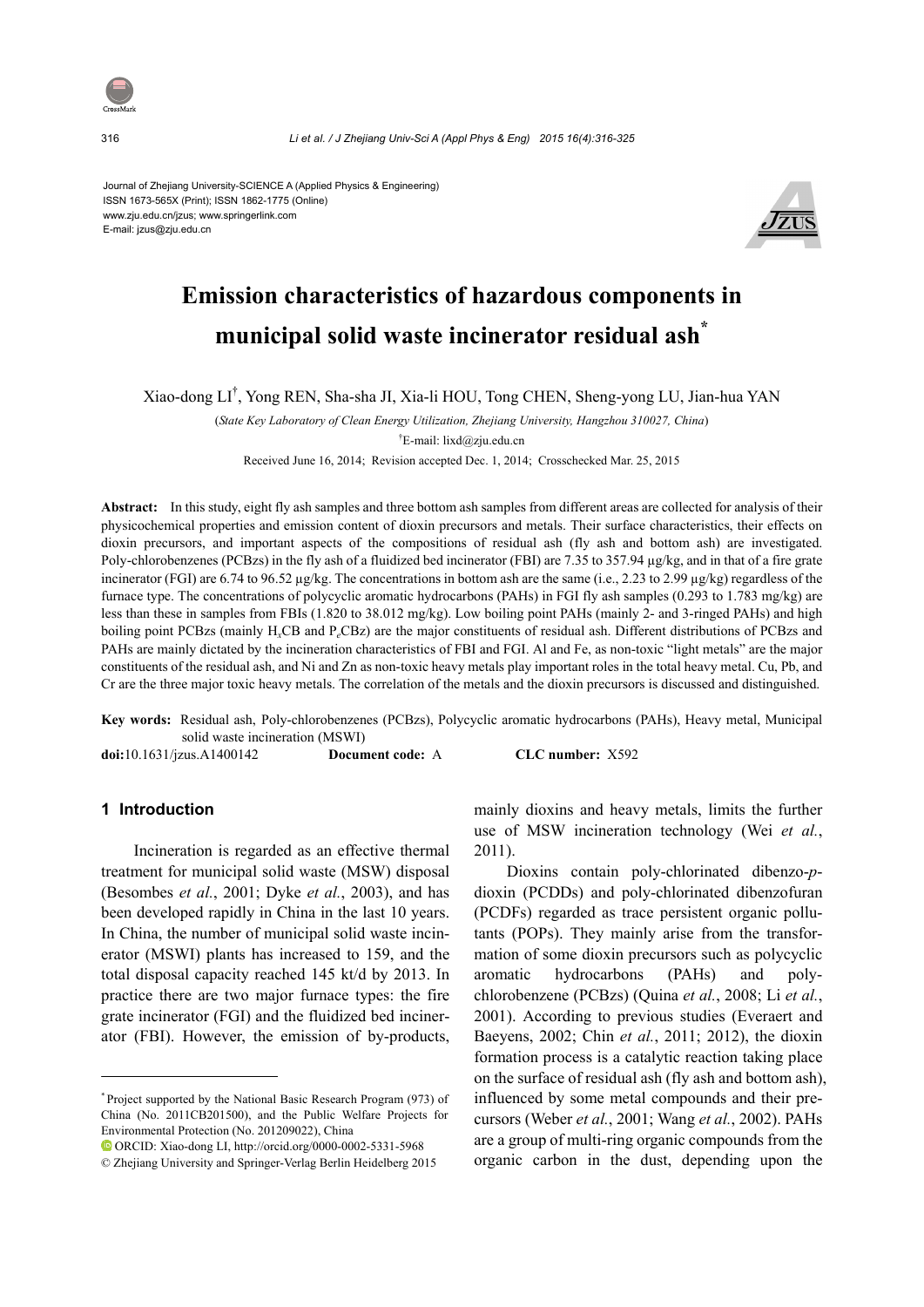incineration state of the furnace (Yasuda and Takahashi, 1998; Frey *et al.*, 2003; Johansson and van Bavel, 2003). Sixteen of the total PAHs with carcinogenic and mutagenic characteristics have attracted attention and are listed by the United States Environmental Protection Agency (USEPA). PAHs are mainly found in the small particles of MSWIs, i.e., fly ash and bottom ash (Wilhelm *et al.*, 2001; van Caneghem and Vandecasteele, 2014). As well as PAHs, PCBzs have a strong correlation with dioxin formation, and are considered to be an indicator of dioxins in MSWIs (Yan *et al.*, 2010). PCBzs come from a surface catalytic oxidation reaction in bottom ash and fly ash. A variety of heavy metal compounds are catalytic for the formation of PCBzs and PAHs (Öberg *et al.*, 2007; 2008; Fujimori *et al.*, 2009). Some catalytic metal constituents can cause the formation of dioxins from precursors, and some metallic chlorides, especially Cu, play an important role in catalysing dioxin formation (Gullett *et al.*, 1990; Takaoka *et al.*, 2005). Catalytic heavy metals mainly exist on the surface of fly ash and bottom ash, with silicate-based glass phases and mineral phases (Hagenmaier *et al.*, 1987). The main heavy metals are Cd, Cr, Cu, Hg, Ni, Pb, and Zn, and the different saturated vapor pressures and boiling points of those metals lead to their different distributions in fly ash and bottom ash (Wei M.C. *et al.*, 1998; Wei Y. *et al.*, 2011; Grosso *et al.*, 2011). Considering both the high toxicity of heavy metals and their catalytic ability, the investigation of their distribution in residual ash is important. The distribution characteristics of PAHs and PCBzs in the residual ash and the correlation of them with heavy metals also deserve investigation. Moreover, MSWI furnace types are of concern because of their direct relationship with the formation of dioxins from precursors. However, the overall emission distribution characteristics of PAHs and PCBzs in the residual ash of the MSW incineration system have not been much discussed and the correlation of PCBzs and PAHs with catalytic metals still needs more study.

In this paper, the basic characteristics of residual ash particles from different MSWI furnaces are discussed and distinguished, including surface characteristics, basic elemental composition, and the mineral composition of residual ash particles. The emission characteristics of dioxin precursors (PCBzs and PAHs) and major metals in MSWI residual ash are respectively investigated, and the effect of furnace types on their emissions characteristics are discussed. Furthermore, correlations between the major metals and precursors are investigated and evaluated to recognize different roles of metals in the incineration process.

#### **2 Materials and methods**

#### **2.1 Basic information of samples**

Brief information on the sampled incinerators is given in Table 1. All the fly ash samples were collected at the outlet of the bag filter house and the bottom ash samples came from the dry extraction system.

# **2.2 Detection methods**

The particle characteristics of residual ash samples were analyzed by BET surface analyzer (TRISTAR 3020, Micromeritics Inc., USA).

| No.   | Location    | Raw        | Furnace type  | Flue gas cleaning | Disposal        | Fly | <b>Bottom</b>   |
|-------|-------------|------------|---------------|-------------------|-----------------|-----|-----------------|
|       |             | material   |               |                   | ability $(t/d)$ | ash | ash             |
| MSWI1 | Ningbo $1#$ | Waste+coal | Fire grate    | $SDP+AC+FB+SCR$   | 500             | FA1 | BA1             |
| MSWI2 | Hangzhou 1# | Waste+coal | Fire grate    | $SDP+AC+FB$       | 150             | FA2 | BA <sub>2</sub> |
| MSWI3 | Deyang      | Waste+coal | Fire grate    | $SDP + FB$        | <b>200</b>      | FA3 |                 |
| MSWI4 | Tianjin     | Waste+coal | Fire grate    | $SDP+AC+FB$       | 500             | FA4 |                 |
| MSWI5 | Hangzhou 2# | Waste+coal | Fluidized bed | $SDP+AC+FB$       | 400             | FA5 |                 |
| MSWI6 | Hangzhou 3# | Waste+coal | Fluidized bed | $SDP+AC+FB$       | 400             | FA6 | BA3             |
| MSWI7 | Ningbo $2#$ | Waste      | Fluidized bed | $SDP + FB$        | 400             | FA7 |                 |
| MSWI8 | Pinghu      | Waste+coal | Fluidized bed | $SDP+AC+FB$       | 300             | FA8 |                 |

**Table 1 Brief information of the sampled MSW incinerators** 

AC: active carbon; FB: fabric bag; SDP: semi-dry process; SCR: selective catalytic reduction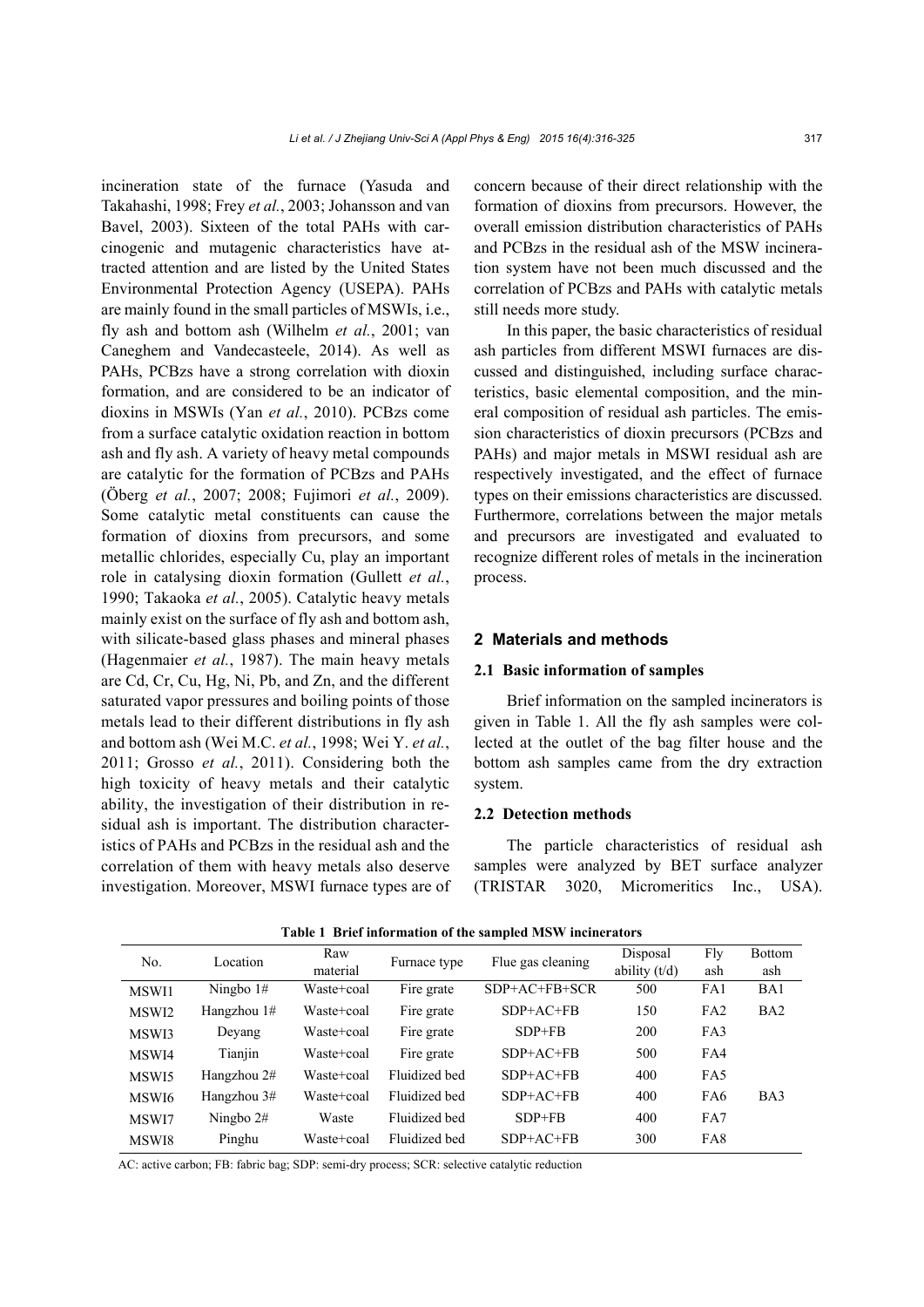Elementary compositions of residual ash samples were detected by an energy dispersive spectrometer (EDS) (EDAX-GENESIS4000, USA). Mineral compositions of residual ash samples were analyzed by X-Ray Diffraction (XRD) (PANalytical-X'Pert PRO, the Netherlands).

PCBzs, PAH, and heavy metals in residual ash were analyzed by different analysis methods. The detection of PCBzs in residual ash samples followed the China National Standard (MEPC, 2002) and that of PAHs followed the USEPA methods 8100, 3540C, and 3660B (USEPA, 1986; 1996a; 1996b). All the residual ash samples were firstly heated and dried under  $N_2$  at 105 °C for 24 h, and then were taken to a pretreatment stage. All the concentration values were based on the dry base of residual ash samples. The detailed pretreatment steps, including solution concentration, multistep purification, and volume measured, were according to the previous studies (Yan *et al.*, 2010; Dai *et al.*, 2014). Then samples in organic solution were injected into gas chromatography with electron capture etector (GC-ECD, 6890N, Agilent, USA) for PCBzs detection and gas chromatography with mass spectrometry (GC-MS, Scientific ISQ, Thermofisher, USA) for PAHs detection. The concentrations of PCBzs and PAHs were calculated by an external standard method.

To release the metals from the residual ash particles, the residual ash samples were first digested with a mixed solution of HCl,  $HNO<sub>3</sub>$ , and HF (6 ml of 12.4 mol/L, 3 ml of 14.4 mol/L, and 1 ml of 33.3 mol/L, respectively) in a microwave accelerated

reaction system (MARS) (CEM Inc., USA). Then the solutions were used to detect the object metals by inductively coupled plasma-atomic emission spectometry (ICP-AES) (iCAP 6000, Thermofisher, USA), and their concentrations in the residual ash were calculated.

#### **3 Results and discussion**

## **3.1 Basic characteristics of MSWI residual ash**

The basic characteristics of MSWI residual ash were subdivided into surface characteristics, basic element composition, and mineral composition. The surface characteristics of residual ash are listed in Table 2, including average particle diameter, BET surface area, and pore parameter. Overall, the average particle diameters show FBIs>FGIs for fly ash samples and FGIs>FBIs for bottom ash samples. Those differences are caused by the operational characteristics of FBIs and FGIs. Larger raw waste was incinerated in FGIs and larger bottom ash particles were produced there. Moreover, larger and heavier fly ash particles in FBIs could escape from the furnace because of the strong fluidization state, and thus larger fly ash particles were obtained.

The BET surface areas of residual ash samples from FGIs (FA 1–4) range from 2.01 to 8.49  $\text{m}^2/\text{g}$ , and those from FBIs (FA 5–8) range from 1.58 to 5.75  $\text{m}^2/\text{g}$ . The values of the BET surface area from FGIs are a little higher than those from FBIs. As for bottom ash samples, BA1 and BA2 differ a little (2.45

|                 | Average particle   | BET surface area | Pore volume           | Micropore volume                 | Pore size |
|-----------------|--------------------|------------------|-----------------------|----------------------------------|-----------|
|                 | diameter (nm)      |                  |                       | $\text{(cm}^3\text{/g)}$<br>(nm) |           |
| FA1             | $7.07\times10^{2}$ | 8.49             | $9.31 \times 10^{-3}$ | $1.32\times10^{-3}$              | 106.71    |
| FA2             | $2.99\times10^{3}$ | 2.01             | $4.75 \times 10^{-3}$ | $2.44 \times 10^{-4}$            | 227.36    |
| FA3             | $1.42 \times 10^3$ | 4.23             | $6.07\times10^{-3}$   | $1.82\times10^{-4}$              | 101.42    |
| FA4             | $8.60\times10^{2}$ | 6.98             | $1.56 \times 10^{-2}$ | $1.54\times10^{-3}$              | 256.92    |
| FA5             | $3.79\times10^{3}$ | 1.58             | $3.42\times10^{-3}$   | $9.20\times10^{-5}$              | 270.38    |
| FA6             | $4.35 \times 10^3$ | 1.38             | $4.35\times10^{-3}$   | $1.30\times10^{-3}$              | 489.19    |
| FA7             | $3.06 \times 10^3$ | 1.96             | $3.60\times10^{-3}$   | $4.45\times10^{-4}$              | 238.74    |
| FA8             | $1.04 \times 10^3$ | 5.75             | $1.82\times10^{-2}$   | $7.03\times10^{-4}$              | 282.57    |
| BA1             | $2.38\times10^{3}$ | 2.45             | $6.78 \times 10^{-3}$ | $1.00\times10^{-4}$              | 259.11    |
| BA <sub>2</sub> | $1.80\times10^{3}$ | 3.44             | $9.61\times10^{-3}$   | $5.10\times10^{-5}$              | 184.12    |
| BA3             | $1.11\times10^{3}$ | 0.52             | $1.38\times10^{-3}$   | $1.10\times10^{-4}$              | 427.14    |
|                 | Sample             |                  | $(m^2/g)$             | $\text{ (cm}^3\text{/g)}$        |           |

**Table 2 Pore characteristics of MSWI residual ash samples** 

The pore sizes were measured according to the BJH method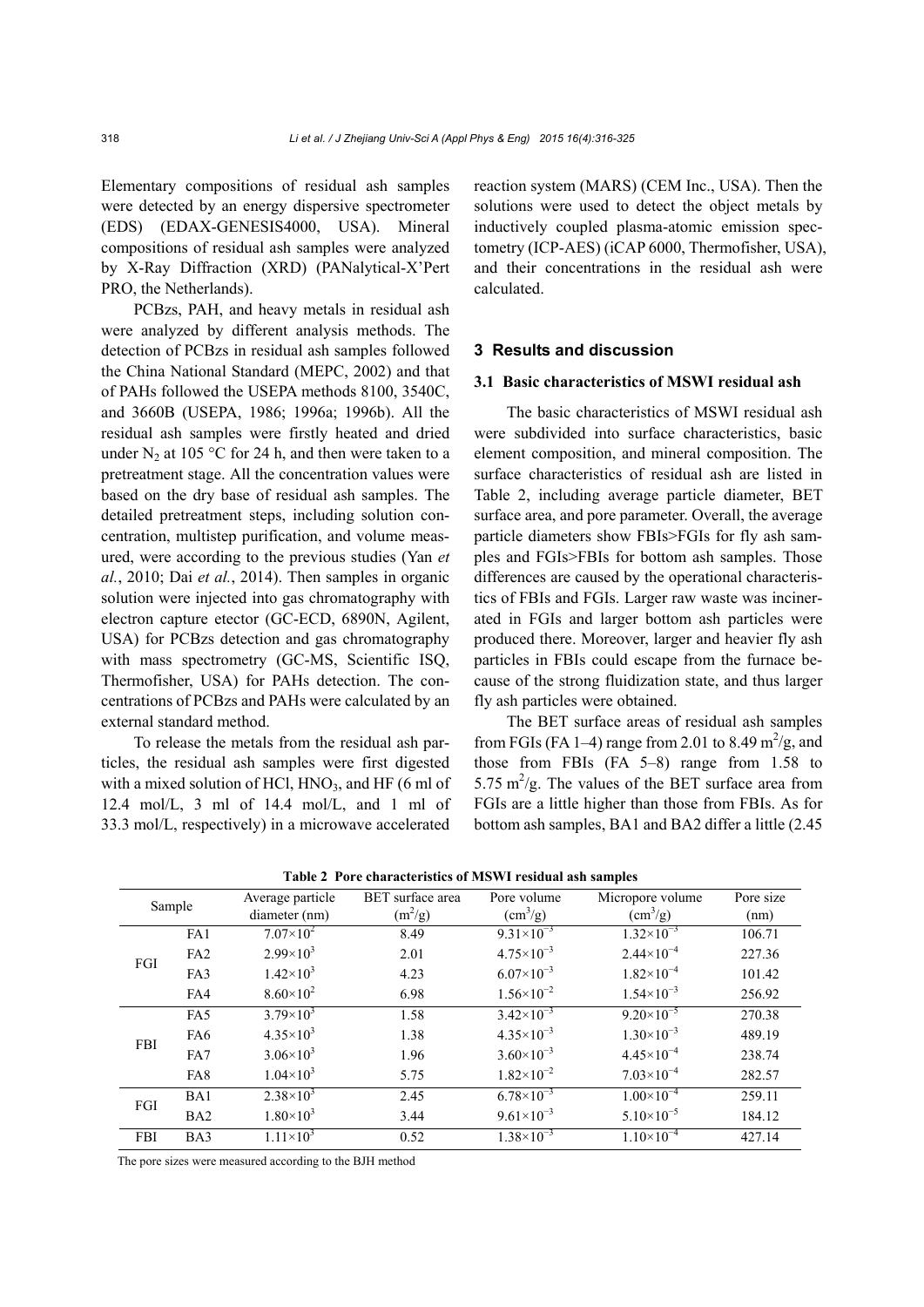and 3.44  $\text{m}^2/\text{g}$ ) but are 5–6 times larger than for BA3  $(0.52 \text{ m}^2/\text{g})$ . Moreover, the BET surface areas of bottom ash samples are smaller than those for fly ash samples as a whole.

For the total pore volume of residual ash, the values from FGIs are generally higher than those from FBIs, regardless of fly ash and bottom ash, and the differences among FGI fly ash samples are larger. However, bottom ash samples have less micropore volume than fly ash, and the residual ash from FBIs has a more complex micropore structure than that from FGIs. Rapid release of flammable constituents in raw waste under strong fluidization state of FBIs can cause the abundant formation of micropore structure on the FBI fly ash surface. The pore sizes are ordered as FBIs bottom ash>FGIs bottom ash, as well as FBIs fly ash>FGIs fly ash.

MSWI2 and MSWI6 have the same waste sources and flue gas disposal devices, and the major difference is the type of incineration furnace. FA2 and FA6 are comparatively studied to investigate the effect of furnace type on element distribution. Table 3 showed that O, Si, and Ca are major elements of fly ash, and they constitute the basis of fly ash particles. FA2 contains more non-metallic elements such as S,

Cl; however, FA6 contains more metallic elements such as Al, Mg, and Fe. Among the mineral compositions, CaO is usually used as the additive for SO*<sup>x</sup>* removal in the incineration system (Bodénan and Deniard, 2003), and the addition of  $SiO<sub>2</sub>$  used as bed material in FBI (Saxena and Jotshi, 1994; van Caneghem *et al.*, 2012) weakens the pore structure of the fly ash surface. The smaller particle, more crushed surface, and less micropores of FA2 are as shown in Fig. 1.

# **3.2 Emission characteristics of dioxin precursors PCBzs in MSWI residual ash**

PCBzs produced in the incineration process are important dioxin precursors. The total concentration of PCBzs in FGIs fly ash ranged from 7.35 to 357.94 µg/kg with big discrepancies, and FGIs bottom ash contained 2.23 to 2.99 µg/kg PCBzs. For the samples from FBIs, fly ash samples showed smaller discrepances in PCBzs concentration of 6.74 to 96.52 µg/kg and PCBzs in bottom ash were 2.75 µg/kg. Overall, fly ash contributed the major quantity of PCBzs of residual ash (over 95%), and the concentrations of PCBzs in fly ash were 25–150 times higher than those in bottom ash. Moreover, FBIs

| Element (EDS)  | FA <sub>2</sub> | FA6   | Element (EDS) | FA <sub>2</sub> | FA6  | Mineral (XRD)     | FA <sub>2</sub> | FA6  |
|----------------|-----------------|-------|---------------|-----------------|------|-------------------|-----------------|------|
| O              | 20.51           | 33.40 | Na            | 7.95            | 3.39 | SiO <sub>2</sub>  | 16.8            | 51.4 |
| S              | 4.75            | 1.92  | Mg            | 1.75            | 2.61 | NaCl              | 10.0            | 18.0 |
| C <sub>1</sub> | 25.80           | 8.85  | K             | 6.55            | 2.81 | <b>KCl</b>        | 7.1             | 5.2  |
| Si             | 4.28            | 14.40 | Fe            | 0.73            | 3.24 | CaCO <sub>3</sub> | 31.0            | 16.4 |
| P              | 1.01            | 1.69  | Zn            | 0.89            | 0.98 | CaSO <sub>4</sub> | 7.7             | 9.0  |
| Al             | 2.12            | 7.33  | Ti            |                 | 0.78 | CaClOH            | 27.4            |      |
| Ca             | 23.65           | 18.61 |               |                 |      |                   |                 |      |

**Table 3 Compositions of elemental and mineral compositions in fly ash samples (%, in weight)** 



**Fig. 1 SEM images of fly ash samples (FA2 and FA6)**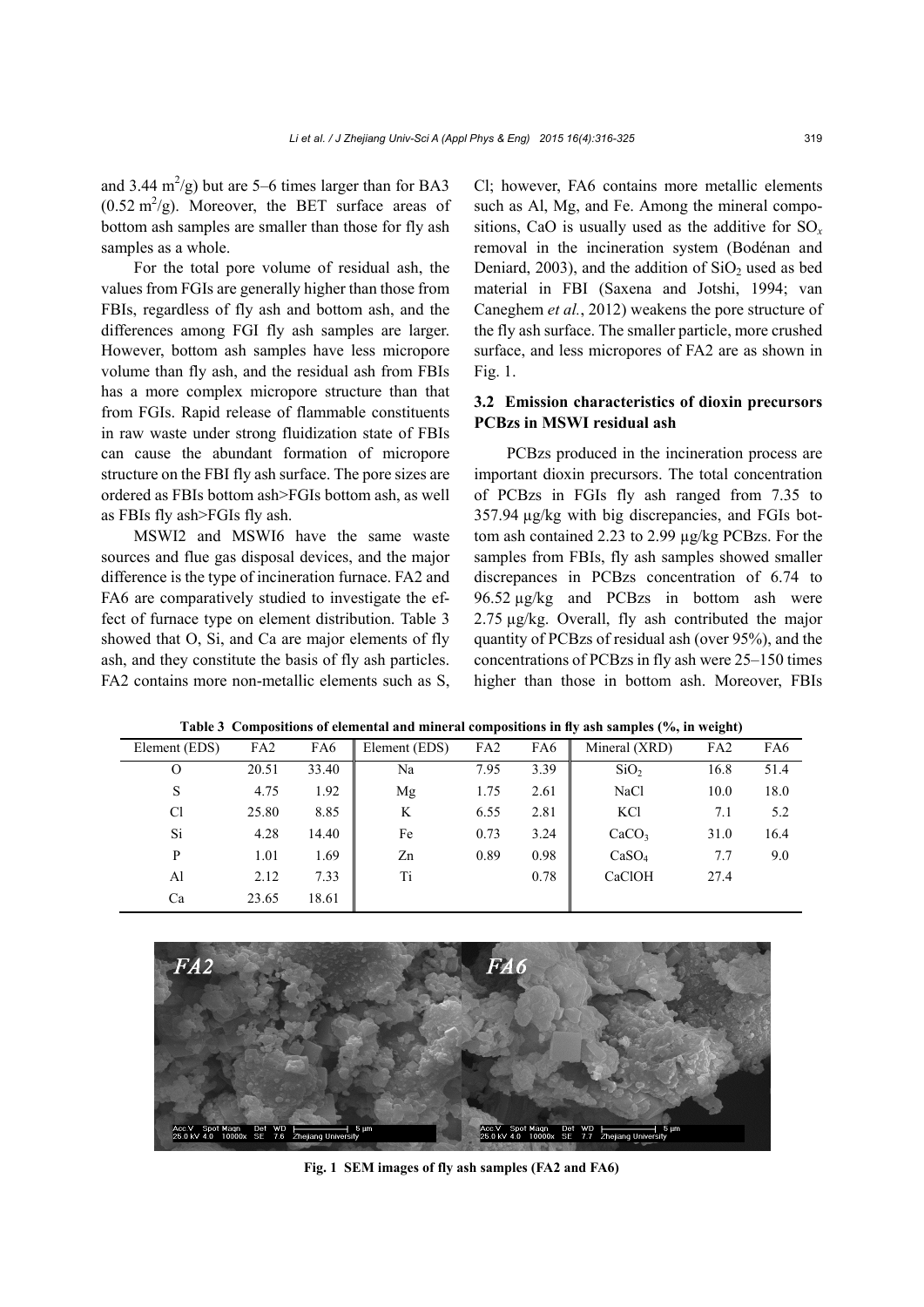showed a better adaptability and were more effective on eliminating the effects of individual differences between plants and on controlling the PCBzs emission of fly ash, in comparision with FGIs. The emission amounts of PCBzs in bottom ash were approximately the same for both the furnace types.

The formation and emission of PCBzs in residual ash was related to the incineration conditions of raw waste in the furnace. According to our results, a sufficient mixture with enough oxygen under a high enough temperature  $(>850 \degree C)$  with long residence time  $(>= 2 s)$  can effectively control the emission of dioxins, as well as PCBzs (McKay, 2002), and is regarded as the principal emission control method (Ma *et al.*, 2013). FBI shows more advantages in PCBzs emission control than FGI owing to its operational characteristics. Moreover, the basic characteristics of residual ash particles can also affect the emissions of PCBzs by means of adsorption and desorption effects (Hagenmaier *et al.*, 1987; Halonen *et al.*, 1995). The complex surface structure and the catalytic metals can apparently accelerate the formation of PCBzs (Gullett *et al.*, 1990; Olie *et al.*, 1998).

By correlation analysis, the total concentration of PCBzs had a partial positive correlation with BET surface area and micropore volume ( $R^2$ =0.63 and 0.53, respectively), and negative partial correlation with pore size  $(R^2 = -0.58)$ . Complex surface structure and large micropore volume are beneficial to the adsorption of PCBzs, and they also give a strong ability to adsorb and then catalytically produce PCBzs on the surface of residual ash particles. Bottom ash with a simpler surface structure showed less PCBzs concentration than fly ash, and fly ash from FBIs showed a lower emission concentration of PCBzs than that from FGIs.

The percentages of each PCBzs congener are presented in Fig. 2. Chlorobenzene and dichlorobenzene were rarely detected in residual ash because they are highly volatile with low boiling points. Both of them can easily escape from residual ash particles in the high-temperature region of the furnace cavity, and only T*r*CBz to H*x*CBz were analyzed and discussed below. H*x*CB and P*e*CBz were commonly the majority of total PCBzs, with proportions of 29.15% to 83.98% in fly ash and 34.76% to 89.49% in bottom ash. The residual ash from FBI had a lower proportion of high chlorine-substituted PCBzs than that from FGI, which can be attributed to the high temperature and to a thorough mixture with enough oxygen in the FBI furnace cavity conditions unfavorable to the survival of high chlorine-substituted PCBzs. Moreover, the previous crushing of raw wastes for FBI can weaken some unnecessary influence from raw wastes and be beneficial for PCBzs emission control (Li *et al.*, 2001; Frey *et al.*, 2003), by encouraging relatively low PCBzs emission levels in FBI fly ash samples compared with those from FGIs.



**Fig. 2 Distribution of PCBzs (more than three chlorine substituted congeners) in MSWI residual ash samples** 

# **3.3 Emission characteristics of PAHs in MSWI residual ash**

Taking into account harmfulness and representativeness, only 16 toxic PAHs were analyzed and are discussed below (Kirso *et al.*, 2005).

The concentration of PAHs in FGIs fly ash ranged from 0.293 to 1.783 mg/kg, lower than that of FBIs (1.820–38.012 mg/kg). However, FGI bottom ash contained more PAHs (0.512–1.940 mg/kg) than FBIs (0.299 mg/kg). According to the previous research, PAHs mainly come from the catalytic oxidation of carbon sources on ash particles under high temperature, and mainly exist absorbed on small particles in the gas flow out of furnace cavity (Li *et al.*, 2001; Johansson and van Bavel, 2003). Hence, the concentrations of PAHs in fly ash are much higher than bottom ash. Moreover, the emission amounts of small particles (i.e., fly ash) of FBI were generally much higher than that of FGI, so there was more total PAHs emission by FBI.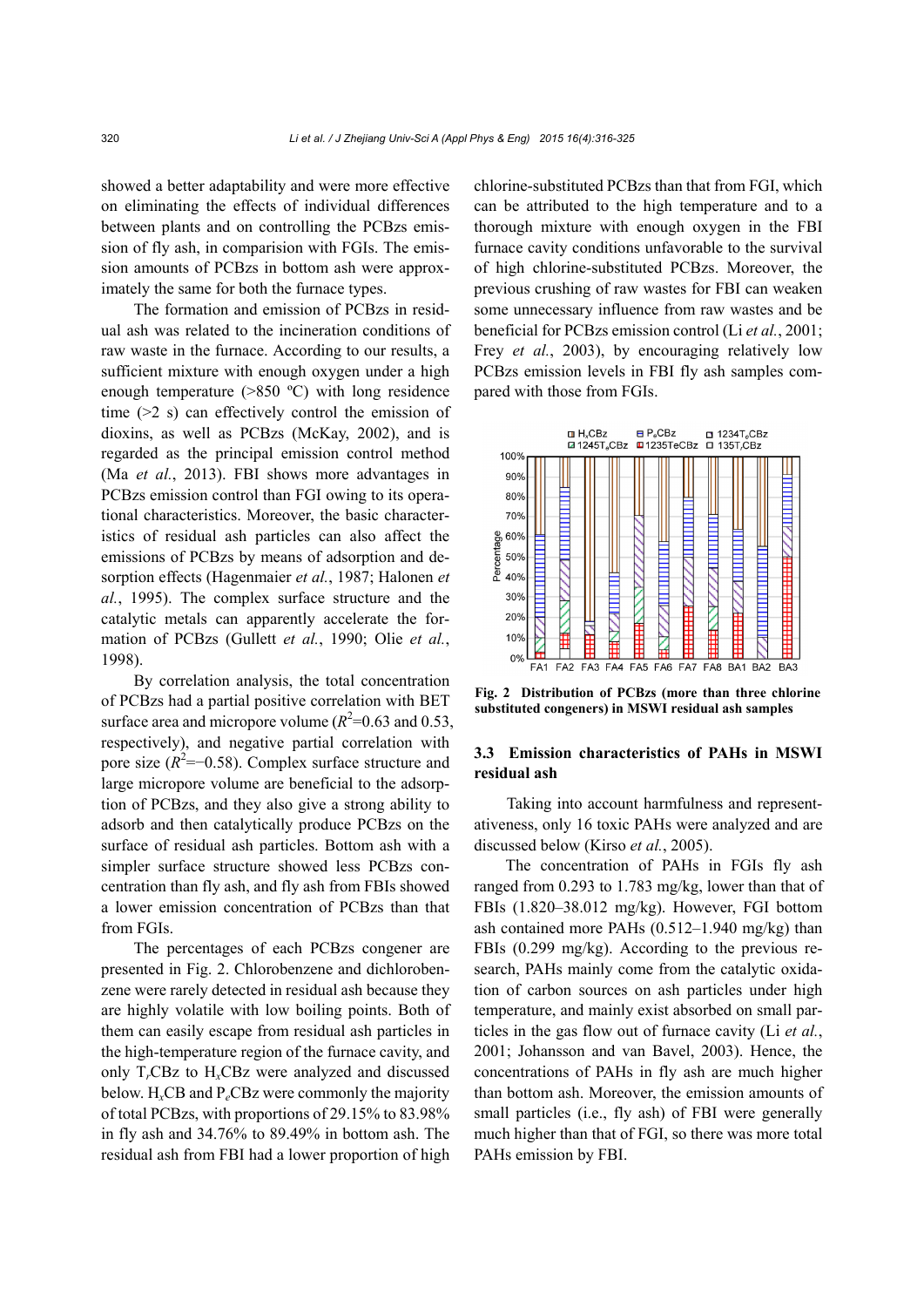

**Fig. 3 Distribution of different ringed PAHs (2- to 6-ringed PAH) in MSWI residual ash samples** 

16 toxic PAHs were divided into five groups (2 to 6-ringed PAHs) according to the number of benzene rings. The physical and chemical characteristics of PAHs with the same ring number were similar, and differently ringed PAHs apparently performed differently from each other (Fig. 3).

For the distribution of PAHs in fly ash, 2- and 3-ringed PAHs with low boiling points were generally in the majority (32.34% to 57.36% and 35.03% to 57.14%, respectively) for FGIs. However, the situation in FBIs was more complex. In FA5 and FA8, the major constituents were 5- and 6-ringed PAHs, and 2-ringed PAHs were not even detected in FA8. Moreover, the major PAHs in FA6 and FA7 were 2 and 3-ringed PAHs, with slightly lower proportions than in FGIs. Overall, fly ash mainly had PAHs with low boiling point. As for the bottom ash samples, all had a majority of 3-ringed PAHs (82.07% to 90.09%) regardless of furnace type, and hardly any 2-ringed PAHs were identified.

Comparing the distribution of PCBzs and PAHs in residual ash, low boiling point PAHs and high boiling point PCBzs were in the majority, which indicated that PAHs and PCBzs are formed by different pathways and play different roles in the incineration process. From previous research (Iino *et al.*, 1999; Böhm and Jander, 1999; Wilhelm *et al.*, 2001), PAHs appear mainly to arise from a primary synthesis from small hydrocarbons with appropriate catalytic and temperature conditions, but one of the most important PCBzs formation pathways was precursor formation depending on the decomposition products of PAHs. In the other words, the formation of PAHs related to a primary formation mainly determined by the incineration conditions, but the formation of PCBzs depended on the decomposition of PAHs (Weber *et al.*, 2001), and hence they showed some negative correlation to each other in the residual ash.

The synthesis process of PAHs was divided into different stages influenced by reaction temperature; the key temperature points were 600 and 800 °C (Mastral *et al.*, 1999; Liu *et al.*, 2001). With the increase of temperature from 600 °C, the major constituent of 6-ringed PAHs from pyrolysis of waste reduced progressively and was decomposed to 2- and 3-ringed PAHs. However, exceeding 800 °C will destroy 2- and 3-ringed PAHs further. Hence, fewer ringed PAHs (2- and 3-ringed PAHs) were the major constituent in FGI and FBI residual ashes (both with their furnace cavity temperature higher than 800 °C). However, the higher temperature in FBI furnace cavity (Liu *et al.*, 2000; Weber *et al.*, 2001) could reduce the proportions of 2- and 3-ringed PAHs by further breaking them down to some organic fragments (Bauschlicher and Ricca, 2000; Liu *et al.*, 2001). The special case of FA5 and FA8 may be caused by the fluctuation of the furnace operating load, reflected in their very high PAHs emission amounts.

# **3.4 Emission characteristics of metals in MSWI residual ash**

The distribution of Cu in fly ash got much attention due to its strong catalytic effect on the formation of dioxin compounds (Hagenmaier *et al.*, 1987; Gullett *et al.*, 1990). However, the comprehensive distribution characteristics of metals in residual ash need further study. The total metals were divided into "heavy metals" and "light metals" according to molecular weight. Heavy metals in residual ash were simultaneously detected and analyzed as shown in Table 4, including Cu, Mn, Ni, Pb, Sn, V, Zn, As, Cd, and Cr. The light metals, mainly Al and Fe, were also detected in the same way.

The heavy metals were further sorted into toxic heavy metals and non-toxic heavy metals (Table 4). The sources of the metals were the original raw waste, and the incineration process made the metals transfer from waste to residual ash (Park and Heo, 2002).

In fly ash samples from FBI, the concentrations of toxic heavy metals were in the order Cu>Pb>Cr>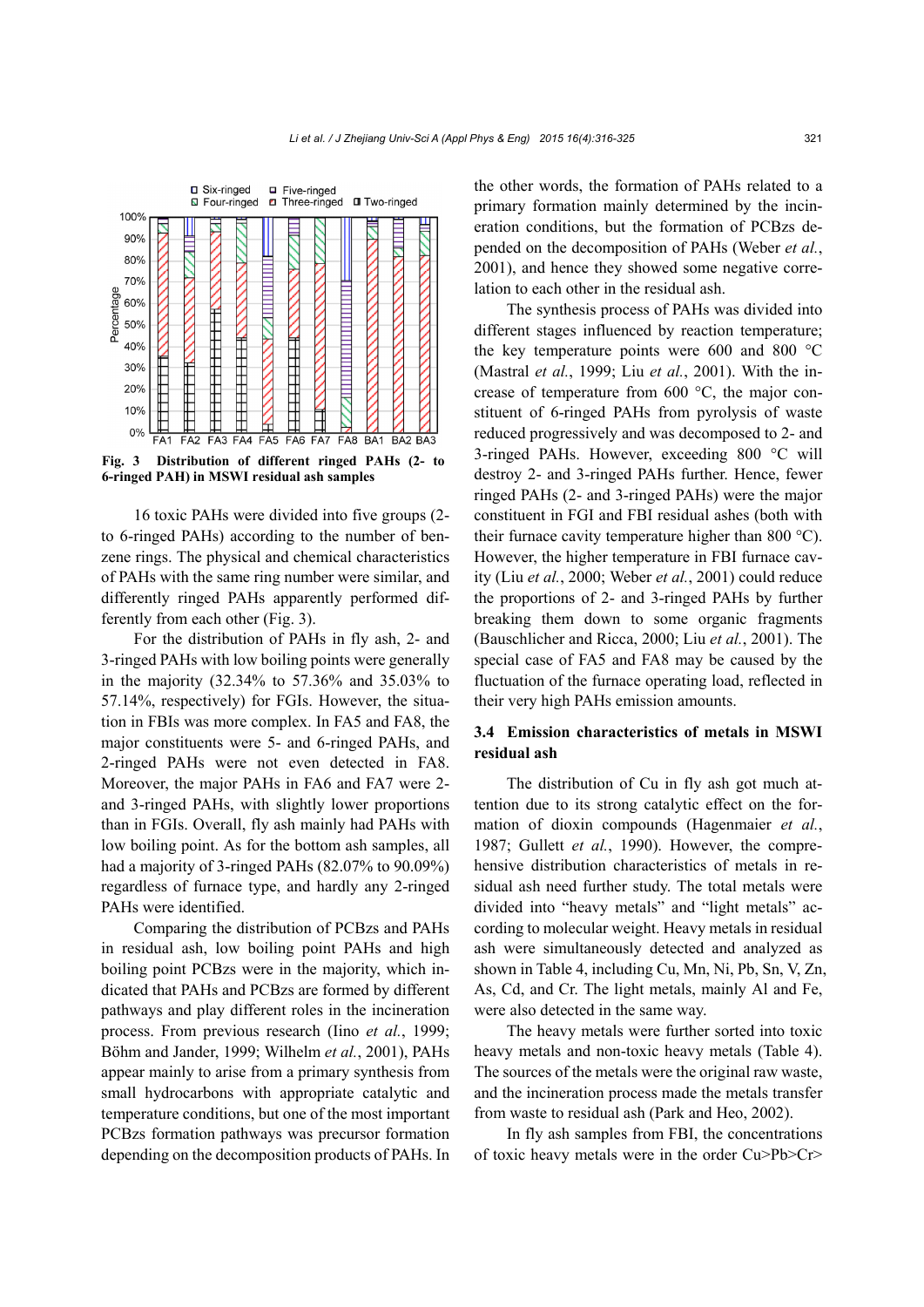As>V>Cd, but that order changed to Pb>Cu>Cr> As>Cd>V in FGI fly ash. Bottom ash showed similar characteristics to the corresponding fly ash, except for an apparent enrichment effect in the case of Cr. Cu, as the indicator of toxic heavy metals, ranged from 89 to 1417 mg/kg in fly ash and 167 to 469 mg/kg in bottom ash. FBIs fly ash also contained more Cu than FGIs as a whole, performing better enrichment of Cu. Among the toxic heavy metals, Cu, Pb, and Cr were in the majority but their concentrations were all lower than those of non-toxic heavy metals.

Non-toxic heavy metals occupied the major proportions in total heavy metal in residual ash with 841 to 7376 mg/kg Ni and 1250 to 6650 mg/kg Zn, much higher than Mn and Sn. Furthermore, it was noticeable that Al and Fe as non-toxic "light metals" were the major constituent of metals in the residual ash sample, from the original raw waste. The concentrations of Al ranged from 44469 to108540 mg/kg and that of Fe ranged from 4020 to 49336 mg/kg. This offers the possibility of recovery of Al from its high concentrations in residual ash (Grosso *et al.*, 2011). Moreover, the concentrations of Al and Fe in FBIs fly ash were generally higher than those in FGIs, similar to the case of Cu.

By calculating the correlation coefficient between metals and dioxin precursors (PCBzs and PAHs), metals were divided into two groups. Except for Fe and V, the metals had a positive correlation with the concentration of PCBzs, and Pb, Cd, and Hg had a strong positive correlation (with correlation coefficients of 0.86, 0.97, and 0.92). It was inferred that most metals had catalytic promotion effects on PCBzs formation except for Fe and V. However, the correlation relationships between metals and PAHs were complex. Mn, Sn, V, Cd, and Hg had weak negative correlation coefficients (from −0.06 to −0.18) with PAH concentration, reflecting some inhibition effects on the formation of PAHs, but other metals had the opposite effect. In overall consideration of the

|                 | Concentration      |          |          |          |                |           |                        |            |           |           |                |            |
|-----------------|--------------------|----------|----------|----------|----------------|-----------|------------------------|------------|-----------|-----------|----------------|------------|
| Sample          | Toxic heavy metals |          |          |          |                |           | Non-toxic heavy metals |            |           |           | Light metals   |            |
|                 | Cu                 | Pb       | V        | As       | Cd             | Cr        | Mn                     | Ni         | Sn        | Zn        | A <sub>1</sub> | Fe         |
| FA1             | 739                | 1534     | 48       | 311      | 157            | 316       | 668                    | 6984       | 1300      | 7047      | 90142          | 17110      |
|                 | ±45                | $\pm 81$ | $\pm 7$  | ±55      | $\pm 27$       | ±58       | ±45                    | $\pm 661$  | $\pm 292$ | $\pm 505$ | ±3880          | ±751       |
| FA <sub>2</sub> | 208                | 356      | 31       | 271      | 40             | 91        | 381                    | 6453       | 507       | 2366      | 76493          | 11878      |
|                 | ±12                | $\pm 11$ | $\pm 6$  | $\pm 30$ | $\pm 6$        | $\pm 13$  | $\pm 30$               | $\pm 856$  | $\pm 80$  | $\pm 94$  | $\pm 2974$     | ±720       |
| FA3             | 257                | 114      | 97       | 65       | $\mathfrak{Z}$ | 154       | 2917                   | 327        | 81        | 687       | 47379          | 39529      |
|                 | $\pm 5$            | $\pm 2$  | $\pm 20$ | $\pm 10$ | $\pm 0$        | $\pm 20$  | ±57                    | $\pm 36$   | $\pm 13$  | $\pm 20$  | $\pm 1442$     | $\pm 3160$ |
| FA4             | 94                 | 544      | $\,8\,$  | 182      | $\tau$         | 25        | 140                    | 4492       | 1431      | 8007      | 48902          | 4075       |
|                 | $\pm 5$            | $\pm 27$ | $\pm 2$  | ±22      | $\pm 1$        | $\pm 4$   | $\pm 8$                | ±744       | $\pm 194$ | $\pm 132$ | $\pm 1645$     | $\pm 261$  |
| FA5             | 588                | 610      | 74       | 69       | 14             | 278       | 908                    | 840        | 349       | 3654      | 60115          | 33218      |
|                 | $\pm 25$           | $\pm 16$ | $\pm 15$ | $\pm 9$  | $\pm 2$        | $\pm 31$  | $\pm 58$               | ±129       | $\pm 51$  | $\pm 292$ | ±5855          | $\pm 3056$ |
| FA <sub>6</sub> | 1501               | 727      | 74       | 180      | 23             | 372       | 805                    | 3331       | 426       | 4175      | 89219          | 30167      |
|                 | ±49                | $\pm 26$ | $\pm 11$ | $\pm 23$ | $\pm 8$        | ±50       | ±75                    | $\pm$ 598  | $\pm 68$  | $\pm 82$  | $\pm 4892$     | $\pm 3192$ |
| FA7             | 1362               | 509      | 58       | 230      | 29             | 243       | 91                     | 5638       | 332       | 4323      | 87844          | 24622      |
|                 | ±48                | $\pm 21$ | $\pm 12$ | ±27      | $\pm 7$        | $\pm 35$  | $\pm 10$               | $\pm 553$  | $\pm 62$  | $\pm 258$ | $\pm 6874$     | $\pm 2305$ |
| FA8             | 868                | 431      | 59       | 261      | 18             | 292       | 794                    | 7201       | 324       | 4344      | 106635         | 35875      |
|                 | ±40                | ±14      | $\pm 14$ | ±47      | $\pm 4$        | ±45       | $\pm 101$              | $\pm 1145$ | ±53       | $\pm 140$ | $\pm 7055$     | $\pm 1130$ |
| BA1             | 164                | 67       | 18       | 96       | 9              | 319       | 385                    | 898        | 178       | 1230      | 20322          | 12680      |
|                 | $\pm 14$           | $\pm 4$  | $\pm$ 5  | $\pm 18$ | $\pm 1$        | ±57       | ±47                    | ±124       | $\pm 36$  | $\pm 85$  | $\pm 1906$     | ±1544      |
| BA <sub>2</sub> | 440                | 158      | 61       | 315      | $\overline{7}$ | 183       | 668                    | 5324       | 363       | 2522      | 82320          | 29735      |
|                 | $\pm 31$           | $\pm 11$ | $\pm 13$ | $\pm 68$ | $\pm 1$        | ±45       | ±70                    | $\pm 805$  | $\pm 80$  | $\pm 219$ | ±9658          | $\pm 2865$ |
| BA3             | 461                | 159      | 252      | 126      | 8              | 591       | 1075                   | 1725       | 492       | 1758      | 47031          | 50471      |
|                 | $\pm 39$           | ±9       | $\pm 60$ | $\pm 25$ | $\pm 2$        | $\pm 151$ | $\pm 97$               | $\pm 244$  | $\pm 95$  | $\pm$ 115 | ±4562          | ±4144      |

**Table 4 Concentrations of metals in residual ash samples (unit: mg/kg)** 

Data are presented as mean±standard deviation (SD), where SD is calculated from the repeated detection of one batch of samples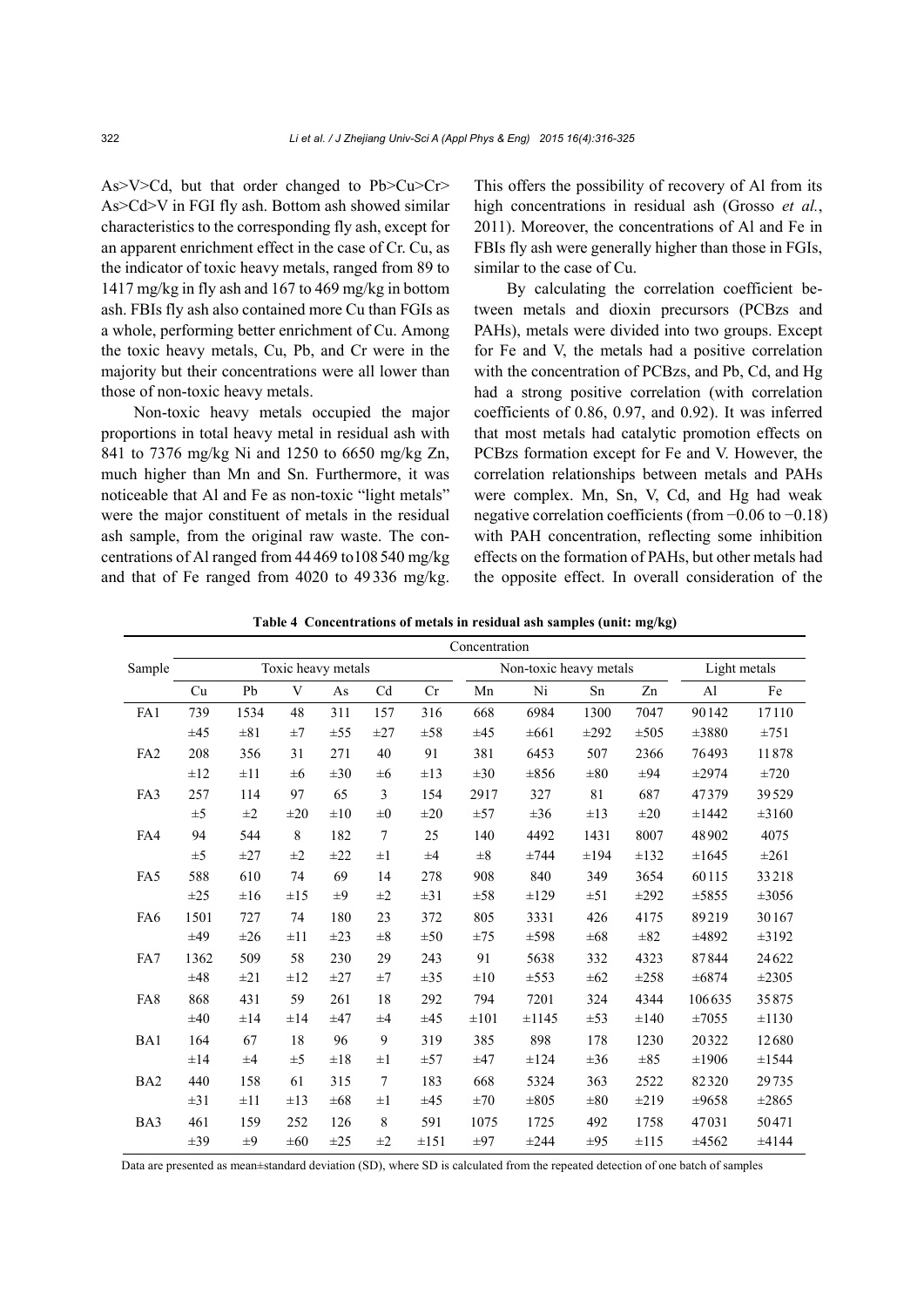correlations of PCBzs and PAHs with metals, vanadium is of special interest because of its limited inhibition effects on the formation of both PCBzs and PAHs (Cho and Ihm, 2002). Therefore, vanadium oxide (especially  $V_2O_5$ ) with its strong catalytic destruction ability was utilized to destroy several chlorinated organic compounds in the present study (Lichtenberger and Amiridis, 2004; Ji *et al.*, 2013). Moreover, Sn, Cd, and Hg demonstrated opposed correlation coefficients between PCBzs and PAHs. It was therefore inferred that those three metals could cause the transformation of PAHs to PCBzs.

### **4 Conclusions**

The different incineration characteristics of FGI and FBI caused different distribution characteristics of dioxin precursors (PCBzs and PAHs) and metals in residual ash. FBI gives partial high temperature and strong gas flow disturbance in the incineration process, and yields a residual ash particle with larger surface area and more complex micropore structure. FBIs have the advantage of eliminating the individual effects of incinerators and raw waste, and can effectively control PCBzs emission in fly ash. Fly ash from FBIs contains more PCBzs (25–150 times higher than bottom ash) with  $H_xCB$  and  $P_eCBzs$  as major constituents. FBIs cause more PAHs emission than FGIs, and the fewer ringed PAHs (mainly 2- to 4-ringed PAHs) are the major constituents in residual ash. Overall, low boiling point PAHs (i.e., fewer ringed PAHs) and high boiling point PCBzs (mainly P*e*CBz and H*x*CBz) are the main constituents in residual ash, and PAHs and PCBzs have some negative correlation with each other in residual ash. That result reflects that PAHs belong to primary direct formation of dioxins and PCBzs arise from a secondary process from PAHs. Overall, the proportion of toxic heavy metals (mainly Cu, Pb, and Cr) is lower than that of the nontoxics (Mn, Ni, As, Zn), and both of them are much lower than that of the non-toxic light metals (Al and Fe) in residual ash. Most metals, except for Fe and V, have a positive correlation with the concentration of PCBzs, reflecting some catalytic promotion effects on PCBzs formation, but the correlation relationships between metals and PAHs are complex. Vanadium performs some limited inhibition effects on the formation of both PCBzs and PAHs.

#### **References**

- Bauschlicher, C.W.Jr, Ricca, A., 2000. Mechanisms for polycyclic aromatic hydrocarbon (PAH) growth. *Chemical Physics Letters*, **326**(3-4):283-287. [doi:10.1016/S0009- 2614(00)00798-3]
- Besombes, J.L., Maı̂tre, A., Patissier, O., *et al*., 2001. Particulate PAHs observed in the surrounding of a municipal incinerator. *Atmospheric Environment*, **35**(35):6093-6104. [doi:10.1016/S1352-2310(01)00399-5]
- Bodénan, F., Deniard, P., 2003. Characterization of flue gas cleaning residues from European solid waste incinerators: assessment of various Ca-based sorbent processes. *Chemosphere*, **51**(5):335-347. [doi:10.1016/S0045-6535 (02)00838-X]
- Böhm, H., Jander, H., 1999. PAH formation in acetylenebenzene pyrolysis. *Physical Chemistry Chemical Physics*, **1**(16):3775-3781. [doi:10.1039/a903306h]
- Chin, Y.T., Lin, C., Chang-Chien, G.P., *et al*., 2011. PCDD/Fs formation catalyzed by the copper chloride in the fly ash. *Journal of Environmental Science and Health, Part A*, **46**(5):465-470. [doi:10.1080/10934529.2011.551725]
- Chin, Y.T., Lin, C., Chang-Chien, G.P., *et al*., 2012. PCDD/F formation catalyzed by the metal chlorides and chlorinated aromatic compounds in fly ash. *Aerosol Air Quality Research*, **12**:228-236. [doi:10.4209/aaqr.2011.09.0139]
- Cho, C.H., Ihm, S.K., 2002. Development of new vanadiumbased oxide catalysts for decomposition of chlorinated aromatic pollutants. *Environmental Science & Technology*, **36**(7):1600-1606. [doi:10.1021/es015687h]
- Dai, Q., Jiang, X., Jiang, Y., *et al*., 2014. Temperature influence and distribution in three phases of PAHs in wet sewage sludge pyrolysis using conventional and microwave heating. *Energy & Fuels*, **28**(5):3317-3325. [doi:10. 1021/ef5003638]
- Dyke, P.H., Foan, C., Fiedler, H., 2003. PCB and PAH releases from power stations and waste incineration processes in the UK. *Chemosphere*, **50**(4):469-480. [doi:10.1016/ S0045-6535(02)00627-6]
- Everaert, K., Baeyens, J., 2002. The formation and emission of dioxins in large scale thermal processes. *Chemosphere*, **46**(3):439-448. [doi:10.1016/S0045-6535(01)00143-6]
- Frey, H.H., Peters, B., Hunsinger, H., *et al*., 2003. Characterization of municipal solid waste combustion in a grate furnace. *Waste Management*, **23**(8):689-701. [doi:10. 1016/S0956-053X(02)00070-3]
- Fujimori, T., Takaoka, M., Takeda, N., 2009. Influence of Cu, Fe, Pb, and Zn chlorides and oxides on formation of chlorinated aromatic compounds in MSWI fly ash. *Environmental Science & Technology*, **43**(21):8053-8059. [doi:10.1021/es901842n]
- Grosso, M., Biganzoli, L., Rigamonti, L., 2011. A quantitative estimate of potential aluminium recovery from incineration bottom ashes. *Resources, Conservation and Recycling*, **55**(12):1178-1184. [doi:10.1016/j.resconrec.2011.08.001]
- Gullett, B.K., Bruce, K.R., Beach, L.O., 1990. The effect of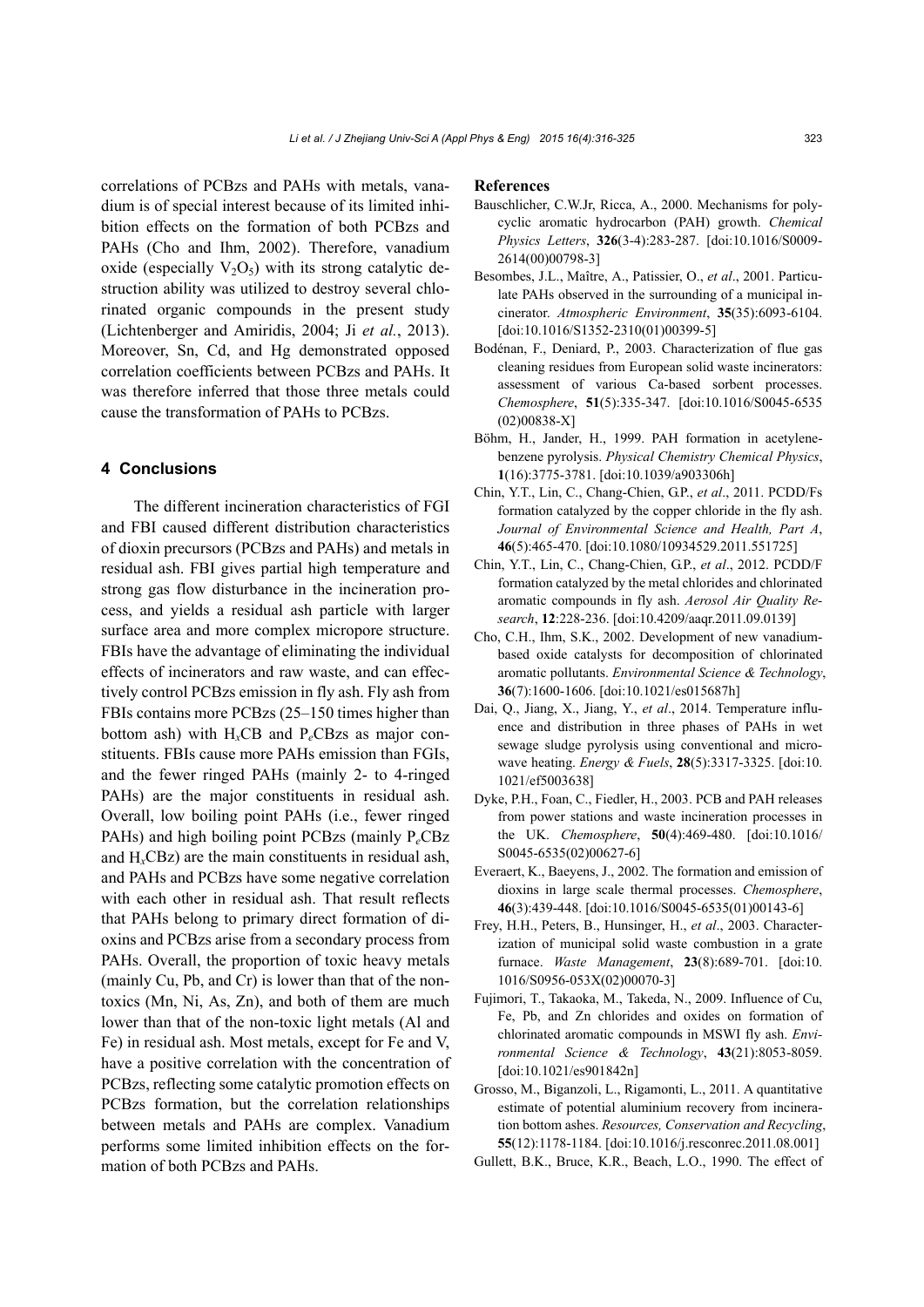metal catalysts on the formation of polychlorinated dibenzo-*p*-dioxin and polychlorinated dibenzofuran precursors. *Chemosphere*, **20**(10):1945-1952. [doi:10.1016/ 0045-6535(90)90364-Y]

- Hagenmaier, H., Kraft, M., Brunner, H., *et al*., 1987. Catalytic effects of fly ash from waste incineration facilities on the formation and decomposition of polychlorinated dibenzo*p*-dioxins and polychlorinated dibenzofurans. *Environmental Science & Technology*, **21**(11):1080-1084. [doi:10.1021/es00164a006]
- Halonen, I., Tarhanen, J., Ruokojärvi, P., *et al*., 1995. Effect of catalysts and chlorine source on the formation of organic chlorinated compounds. *Chemosphere*, **30**(7):1261-1273. [doi:10.1016/0045-6535(95)00022-Z]
- Iino, F., Imagawa, T., Takeuchi, M., *et al*., 1999. De novo synthesis mechanism of polychlorinated dibenzofurans from polycyclic aromatic hydrocarbons and the characteristic isomers of polychlorinated naphthalenes. *Environmental Science & Technology*, **33**(7):1038-1043. [doi:10.1021/es980857k]
- Ji, S.S., Li, X.D., Ren, Y., *et al*., 2013. Ozone-enhanced oxidation of PCDD/Fs over  $V_2O_5$ -TiO<sub>2</sub>-based catalyst. *Chemosphere*, **92**(3):265-272. [doi:10.1016/j. chemosphere.2013.01.087]
- Johansson, I., van Bavel, B., 2003. Polycyclic aromatic hydrocarbons in weathered bottom ash from incineration of municipal solid waste. *Chemosphere*, **53**(2):123-128. [doi:10.1016/S0045-6535(03)00299-6]
- Kirso, U., Laja, M., Urb, G., 2005. Polycyclic aromatic hydrocarbons (PAH) in ash fractions of oil shale combustion: fluidized bed vers pulverized firing. *Oil Shale*, **22**(4): 537-545.
- Li, X.D., Yan, J.H., Ni, M.J., *et al*., 2001. Study on mixing performance of municipal solid waste (MSW) in differential density fluidized beds (FBs). *Chemical Engineering Journal*, **84**(2):161-166. [doi:10.1016/S1385-8947 (01)00200-5]
- Lichtenberger, J., Amiridis, M.D., 2004. Catalytic oxidation of chlorinated benzenes over V<sub>2</sub>O<sub>5</sub>/TiO<sub>2</sub> catalysts. *Journal of Catalysis*, **223**(2):296-308. [doi:10.1016/j.jcat.2004. 01.032]
- Liu, K., Pan, W.P., Riley, J.T., 2000. A study of chlorine behavior in a simulated fluidized bed combustion system. *Fuel*, **79**(9):1115-1124. [doi:10.1016/S0016-2361(99) 00247-1]
- Liu, K., Han, W., Pan, W.P., *et al*., 2001. Polycyclic aromatic hydrocarbon (PAH) emissions from a coal-fired pilot FBC system. *Journal of Hazardous Materials*, **84**(2-3): 175-188. [doi:10.1016/S0304-3894(01)00196-0]
- Ma, X.C., Zeng, X.P., Liu, J.T., *et al*., 2013. Technology to control PCDD/Fs from MSW incineration processes. *Advanced Materials Research*, **610**:2621-2626. [doi:10. 4028/www.scientific.net/AMR.610-613.2621]
- Mastral, A.M., Callén, M.S., García, T., 1999. Polycyclic aromatic hydrocarbons and organic matter associated to particulate matter emitted from atmospheric fluidized bed

coal combustion. *Environmental Science & Technology*, **33**(18):3177-3184. [doi:10.1021/es990241a]

- McKay, G., 2002. Dioxin characterisation, formation and minimisation during municipal solid waste (MSW) incineration: review. *Chemical Engineering Journal*, **86**(3): 343-368. [doi:10.1016/S1385-8947(01)00228-5]
- MEPC (Ministry of Environmental Protection China), 2002. Water Quality–Determination of Chlorobenzene–Gas Chromatography, HJ/T 74-2001. MEPC, China (in Chinese).
- Öberg, T., Bergbäck, B., Öberg, E., 2007. Different catalytic effects by copper and chromium on the formation and degradation of chlorinated aromatic compounds in fly ash. *Environmental Science & Technology*, **41**(10):3741-3746. [doi:10.1021/es0625069]
- Öberg, T., Bergbäck, B., Filipsson, M., 2008. Catalytic effects by metal oxides on the formation and degradation of chlorinated aromatic compounds in fly ash. *Chemosphere*, **71**(6):1135-1143. [doi:10.1016/j.chemosphere.2007.10. 033]
- Olie, K., Addink, R., Schoonenboom, M., 1998. Metals as catalysts during the formation and decomposition of chlorinated dioxins and furans in incineration processes. *Journal of the Air & Waste Management Association*, **48**(2):101-105. [doi:10.1080/10473289.1998.10463656]
- Park, Y.J., Heo, J., 2002. Vitrification of fly ash from municipal solid waste incinerator. *Journal of Hazardous Materials*, **91**(1-3):83-93. [doi:10.1016/S0304-3894(01) 00362-4]
- Quina, M.J., Bordado, J.C., Quinta-Ferreira, R.M., 2008. Treatment and use of air pollution control residues from MSW incineration: an overview. *Waste Management*, **28**(11):2097-2121. [doi:10.1016/j.wasman.2007.08.030]
- Saxena, S.C., Jotshi, C.K., 1994. Fluidized-bed incineration of waste materials. *Progress in Energy and Combustion Science*, **20**(4):281-324. [doi:10.1016/0360-1285(94) 90012-4]
- Takaoka, M., Yamamoto, T., Shiono, A., *et al*., 2005. The effect of copper speciation on the formation of chlorinated aromatics on real municipal solid waste incinerator fly ash. *Chemosphere*, **59**(10):1497-1505. [doi:10.1016/j. chemosphere.2004.12.049]
- USEPA (US Environmental Protection Agency), 1986. Polynuclear Aromatic Hydrocarbons, Method 8100.
- USEPA (US Environmental Protection Agency), 1996a. Soxhlet Extraction, Method 3540C.
- USEPA (US Environmental Protection Agency), 1996b. Sulfur Cleanup, Method 3660B.
- van Caneghem, J., Vandecasteele, C., 2014. Characterisation of polycyclic aromatic hydrocarbons in flue gas and residues of a full scale fluidized bed combustor combusting non-hazardous industrial waste. *Waste Management*, **34**(11):2407-2413. [doi:10.1016/j.wasman.2014.06.001]
- van Caneghem, J., Brems, A., Lievens, P., *et al*., 2012. Fluidized bed waste incinerators: design, operational and environmental issues. *Progress in Energy and Combustion*